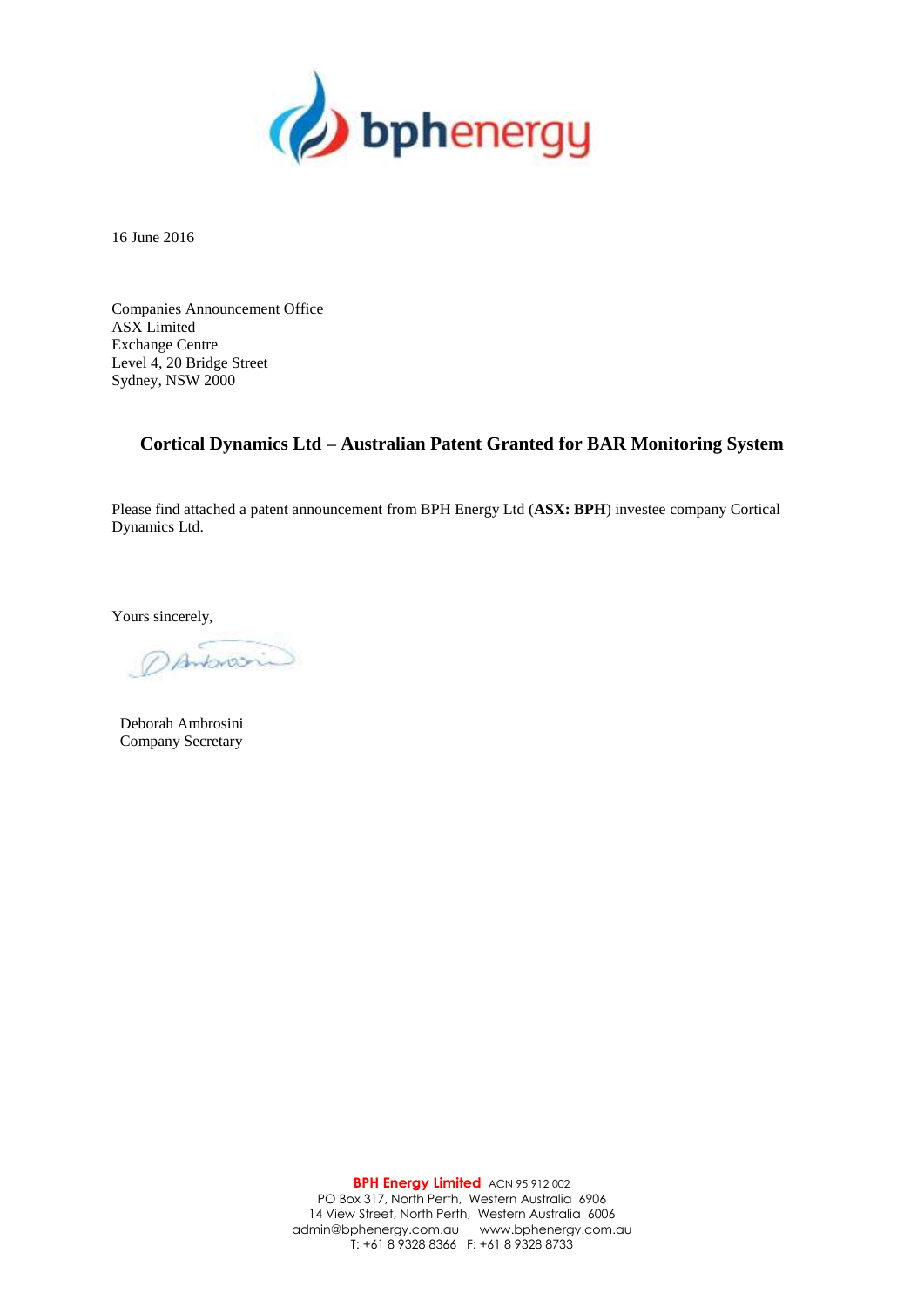

16 June 2016

Companies Announcement Office ASX Limited Exchange Centre Level 4, 20 Bridge Street Sydney, NSW 2000

## **Australian Patent granted for BAR Monitoring System**

Cortical Dynamics Ltd ("**Cortical**") is pleased to provide the following patent update on its patent portfolio.

The Australian Patent Office has granted a patent relating to the BAR monitoring system. The patent is entitled, 'Composite brain function monitoring and display system' and is valid until September, 2031.

Cortical has developed an extensive patent portfolio encapsulating the BAR monitoring system and its physiologically based algorithms, with a total of twenty two patents granted throughout Australia, New Zealand, the United States, Japan and the People's Republic of China.

Yours sincerely,

David Breeze Chairman

## **About Cortical**

Cortical is an Australian based medical device technology company that has developed a next generation Brain Function Monitor (BAR). The core-product the BAR monitor has been developed with the objective of better detecting the effect of anaesthetic agents on brain activity, aiding anaesthetists in keeping patients optimally anaesthetised.

The BAR monitor improves on currently used electroencephalogram (EEG) technologies by incorporating the latest advances in understanding of how the brain's rhythmic electrical activity, the EEG, is produced. The approach used is fundamentally different from all other devices currently available in the market in that its underlying algorithm produces EEG indexes which are directly related to the physiological state of the patient's brain.

The global brain monitoring market in 2012 was valued at \$1.08 billion and is poised to grow at a CAGR of 8.6% to reach \$1.63 billion by 2017. The global brain monitoring devices market is broadly segmented into three categories based on its product, application, and end-user. Fueling market growth is the various technological advancements which are leading to high functionality, lower costs, ease of operation, and miniaturization of devices. Initial marketing will focus on TIVA (Total Intravenous Anaesthesia), a method of inducing and maintaining general anaesthesia without the use of any inhalation agent. This is becoming more widely accepted, particularly in Western Europe.

Cortical's technology has a versatility that goes beyond depth of anaesthesia and may be applied to other EEG based markets, such as Neuro-diagnostic, drug discovery, drug evaluation and the emerging Brain Computer Interface (BCI) market.

There are considerable opportunities offered by subsequent expansion of the company's core technology through developing the product to carry out additional functions including neuro-diagnostics of changes in brain and